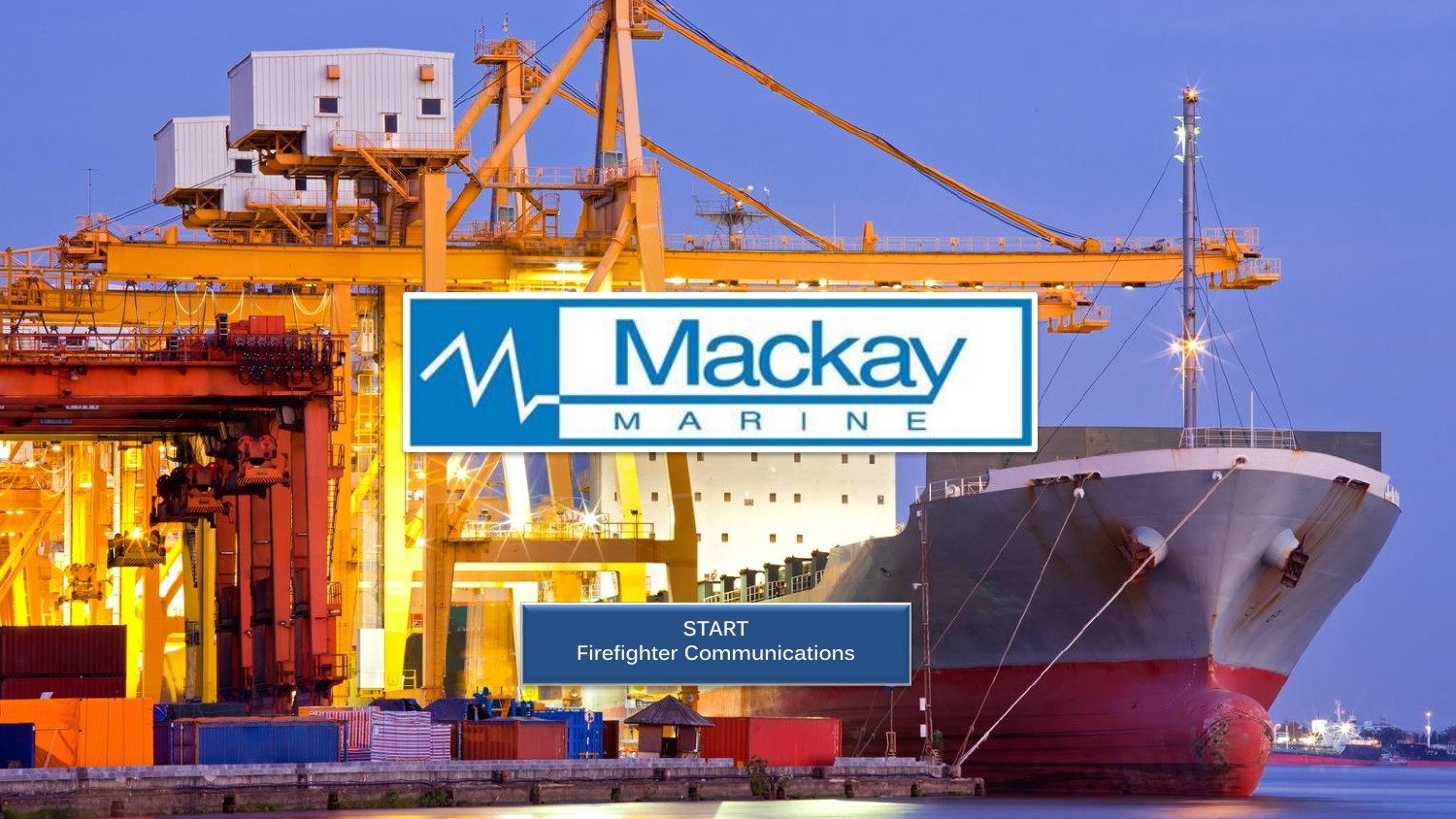<span id="page-1-0"></span>

| <b>GET READY</b><br><b>COMPLY</b><br><b>NEEDED</b><br><b>STANDARD</b> |  |
|-----------------------------------------------------------------------|--|
| <b>ORDER</b>                                                          |  |
| <b>NEXT</b>                                                           |  |
|                                                                       |  |



# **FIREFIGHTER COMMUNICATIONS**

# **GET READY FOR THE NEW REGULATION**

## **SOLAS CHAPTER II-2/10.10.4**

- **REQUIRES every SOLAS-REGULATED VESSEL have a MINIMUM of 2 EXPLOSION-PROOF or INSTRINSICALLY-SAFE, PORTABLE TWO-WAY RADIOS for EACH FIRE-PARTY for Firefighter Communications - ONBOARD BY JULY 1, 2018**
- **NON-COMPLIANT SHIPS CAN BE DETAINED**
	- ➢ **INCURRING SIGNIFICANT COSTS**
	- ➢ **SHIPPING SCHEDULE DELAYS**





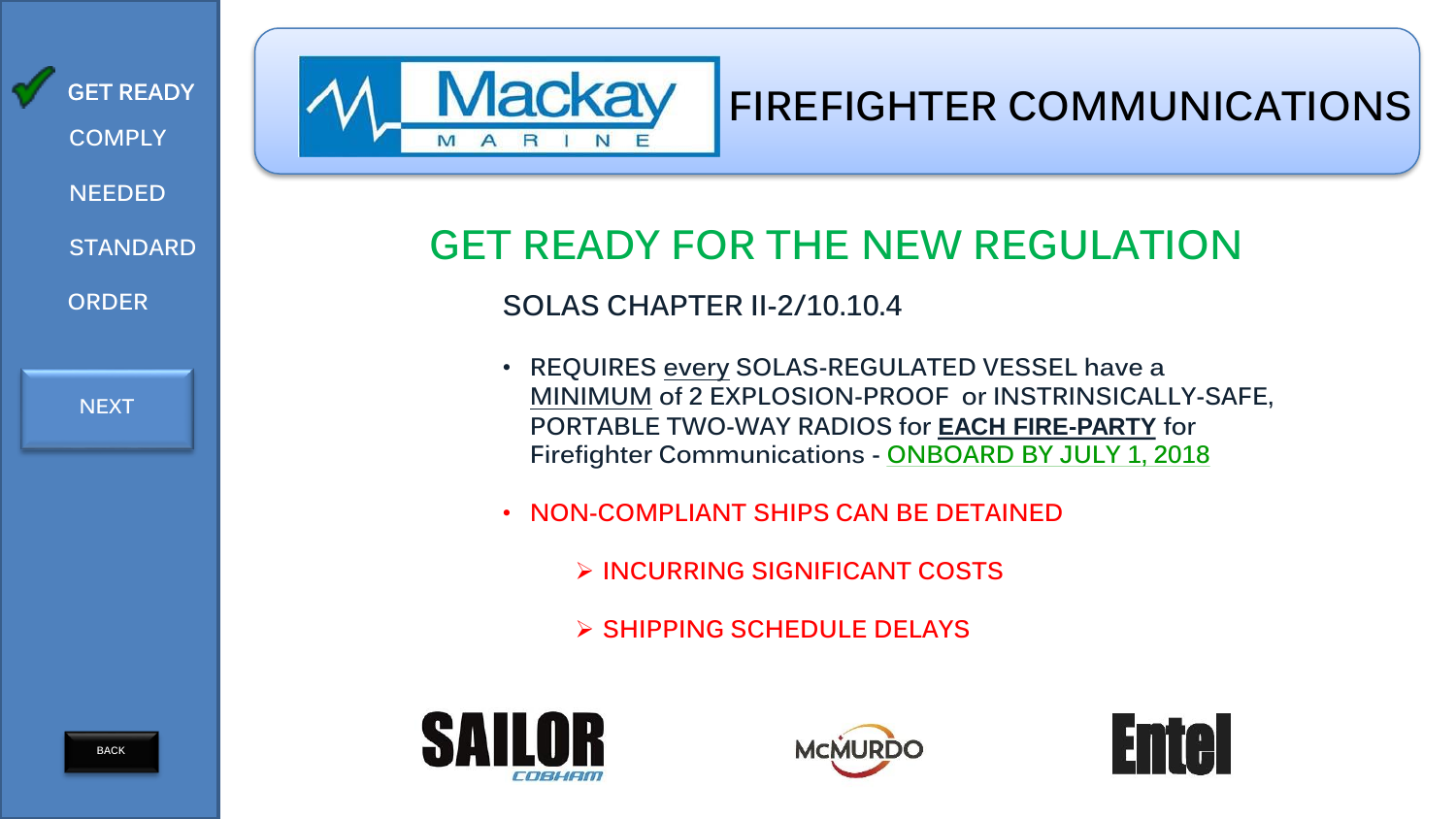<span id="page-2-0"></span>

**[NEXT](#page-3-0)**

# **NON-COMPLYING SHIPS**

# **DON'T LET YOUR FLEET BE DETAINED**

- ➢ **Each Fire-Party Onboard Required to have a Pair of Dedicated UHF Handheld Radios**
- ➢ **All Firefighting Radios Must Meet SOLAS Regulatory Standards**
- ➢ **Non-Compliance can Result in Detention at Port**
	- ➢ **Port Fees can Exceed USD\$20 - \$30k Daily**
	- ➢ **Shipping Schedules Delays can Exceed USD\$100k Daily**
- ➢ **Fires can Occur Anytime Outfit with the Right Equipment NOW!**



1acka



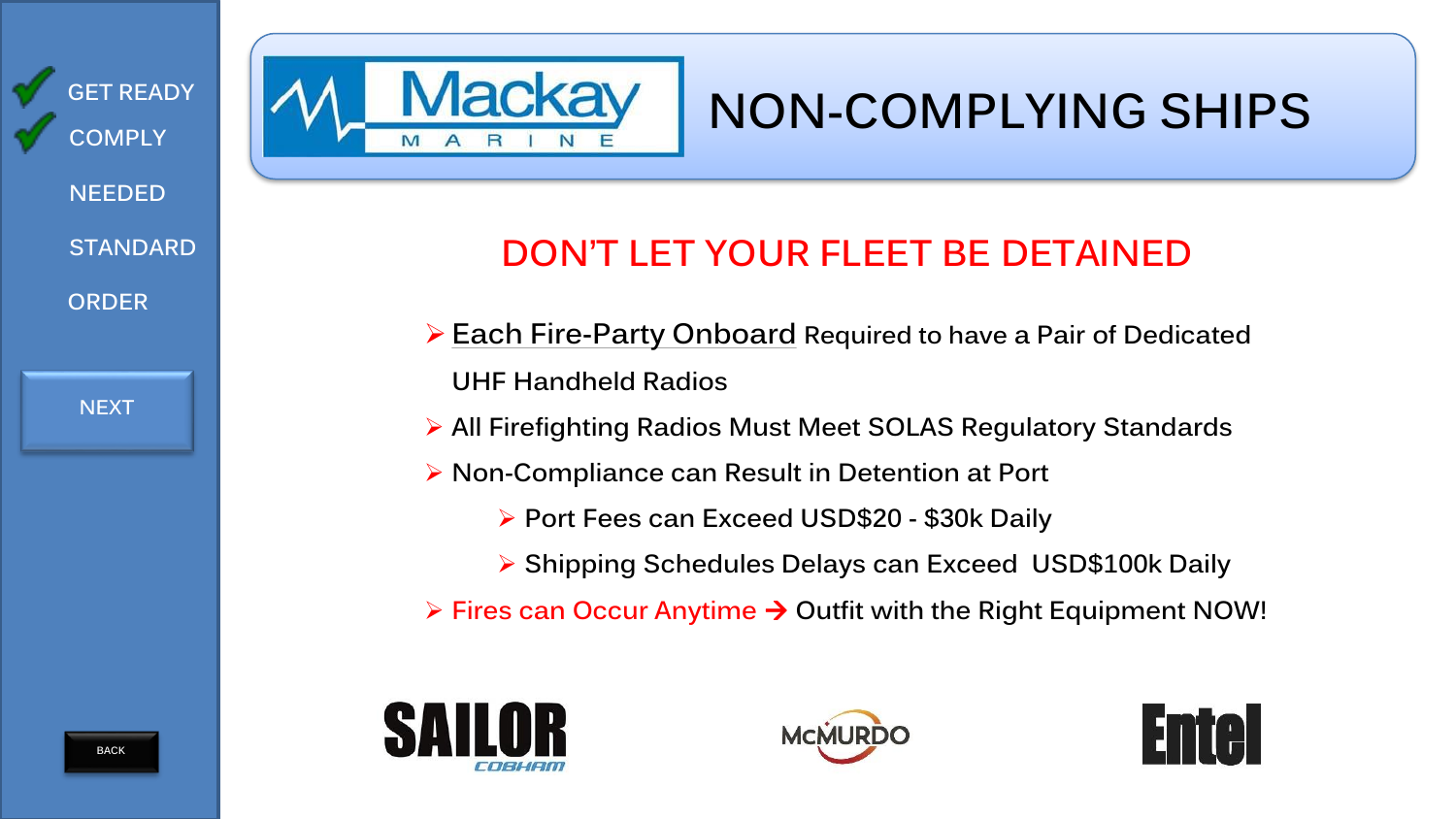<span id="page-3-0"></span>

| <b>GET READY</b><br><b>COMPLY</b>                | <b>Mackay</b><br>M A R<br>N                                                         | <b>WHAT DO I NEED?</b>                                                                                                   |  |
|--------------------------------------------------|-------------------------------------------------------------------------------------|--------------------------------------------------------------------------------------------------------------------------|--|
| <b>NEEDED</b><br><b>STANDARD</b><br><b>ORDER</b> | DIFFERENT STANDARD PER FLAGSTATE & TYPE OF SHIP *<br>* Verified by Shipowner        |                                                                                                                          |  |
|                                                  | <b>IECEx Approved</b><br><b>Portables Meeting</b><br><b>IECEx Standard</b>          | <b>SELECT FROM CHOICES BELOW:</b><br><b>ATEX Approved IIB</b><br><b>Portables Meeting</b><br><b>ATEX IIB T4 Standard</b> |  |
|                                                  | <b>ATEX Approved IIA</b><br><b>Portables Meeting</b><br><b>ATEX IIA T4 Standard</b> | <b>ATEX Approved IIC</b><br><b>Portables Meeting</b><br><b>ATEX IIC T4 Standard</b>                                      |  |
| <b>BACK</b>                                      | SAILOR                                                                              | <b>Enter</b><br><b>MCMURDO</b>                                                                                           |  |

COBHAM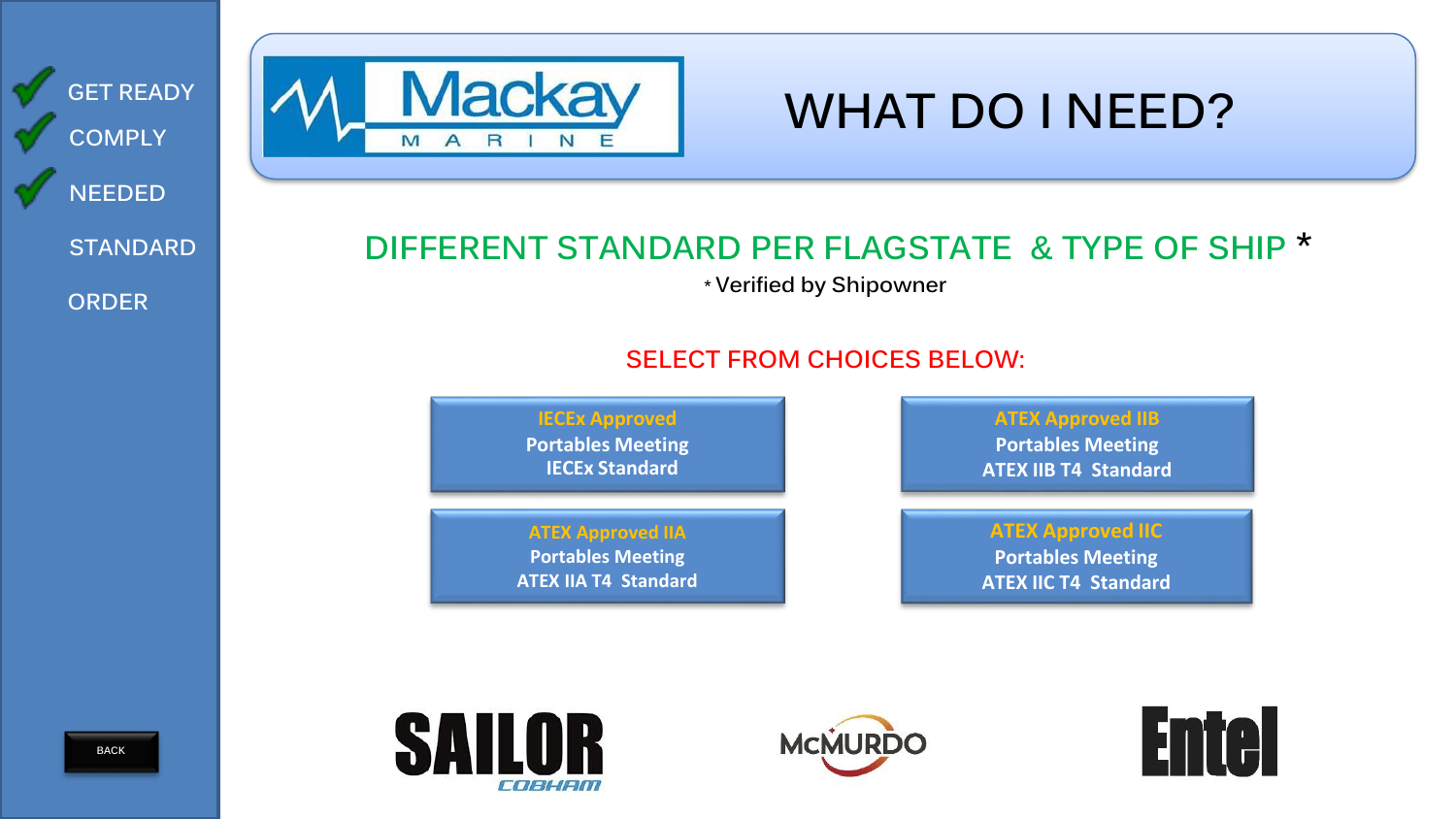<span id="page-4-0"></span>



# **IECEx Approved Portables (non-ATEX)**



**Entel HT583 Kit IECEx Approved (non-ATEX)**

**Includes:** 

- **2 UHF Radios (400-470 MHz), 4W, Submersible (IP68)**
- **2 Single Rapid Chargers**
- **2 Belt Clips**
- **2 CNB550E-Li-lon 1800mAh I.S. Batteries**
- **2 Throat Mics or Skull Mics/HS (both with PTT ATEX)**

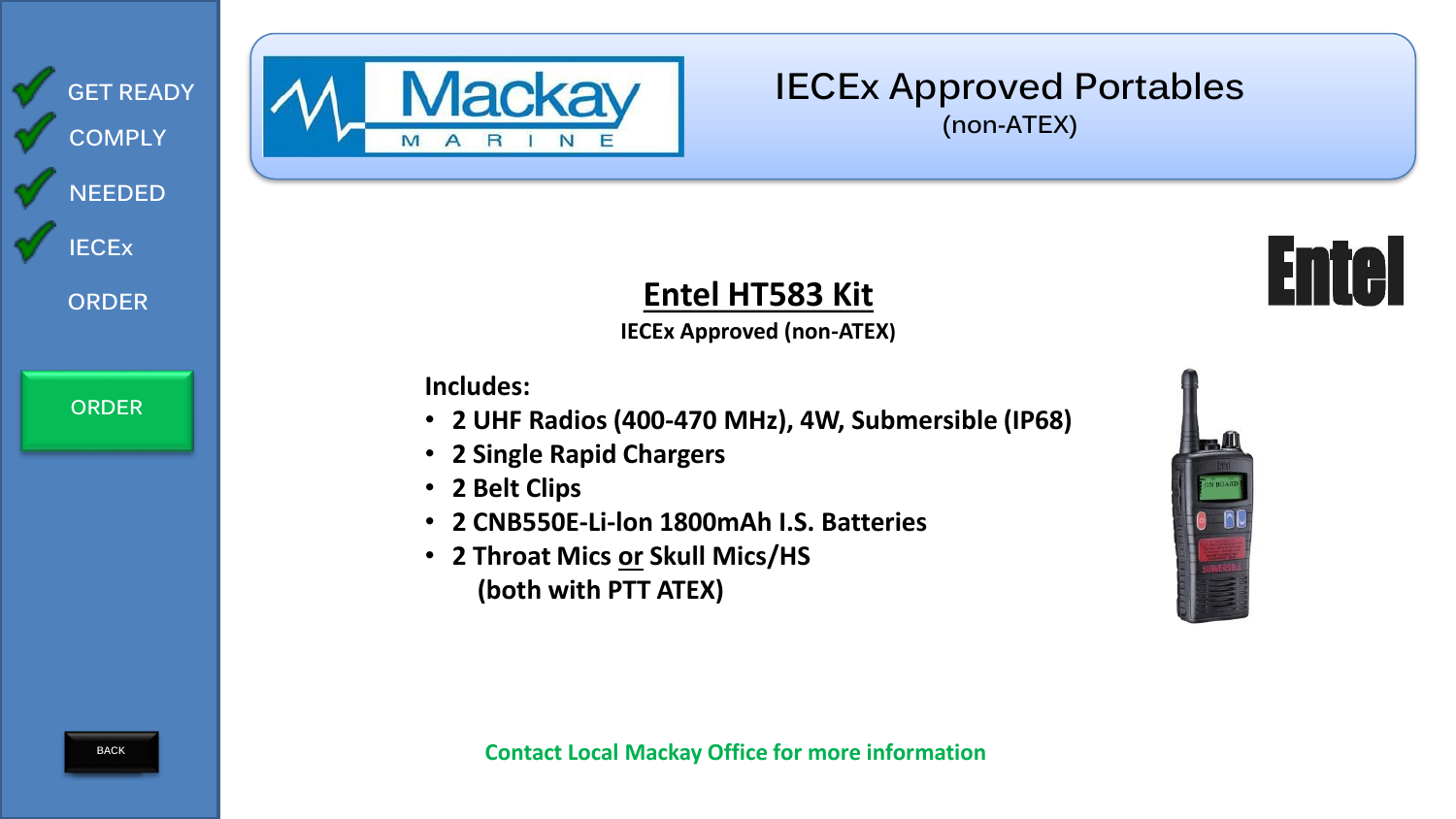<span id="page-5-0"></span>



# **ATEX Approved IIA Portables Meets ATEX IIA T4 Standard**

### **Entel HT883 Kit ATEX IIA T4 Approved**

**Includes:** 

- **UHF Radios (400-470 MHz) 4W, Submersible (IP68)**
- **2 Single Rapid Chargers**
- **2 Belt Clips**
- **2 CNB950E-Li-lon 1800mAh I.S. Batteries**
- **2 Throat Mics or Skull Mics/HS (both with PTT ATEX)**



**Entel**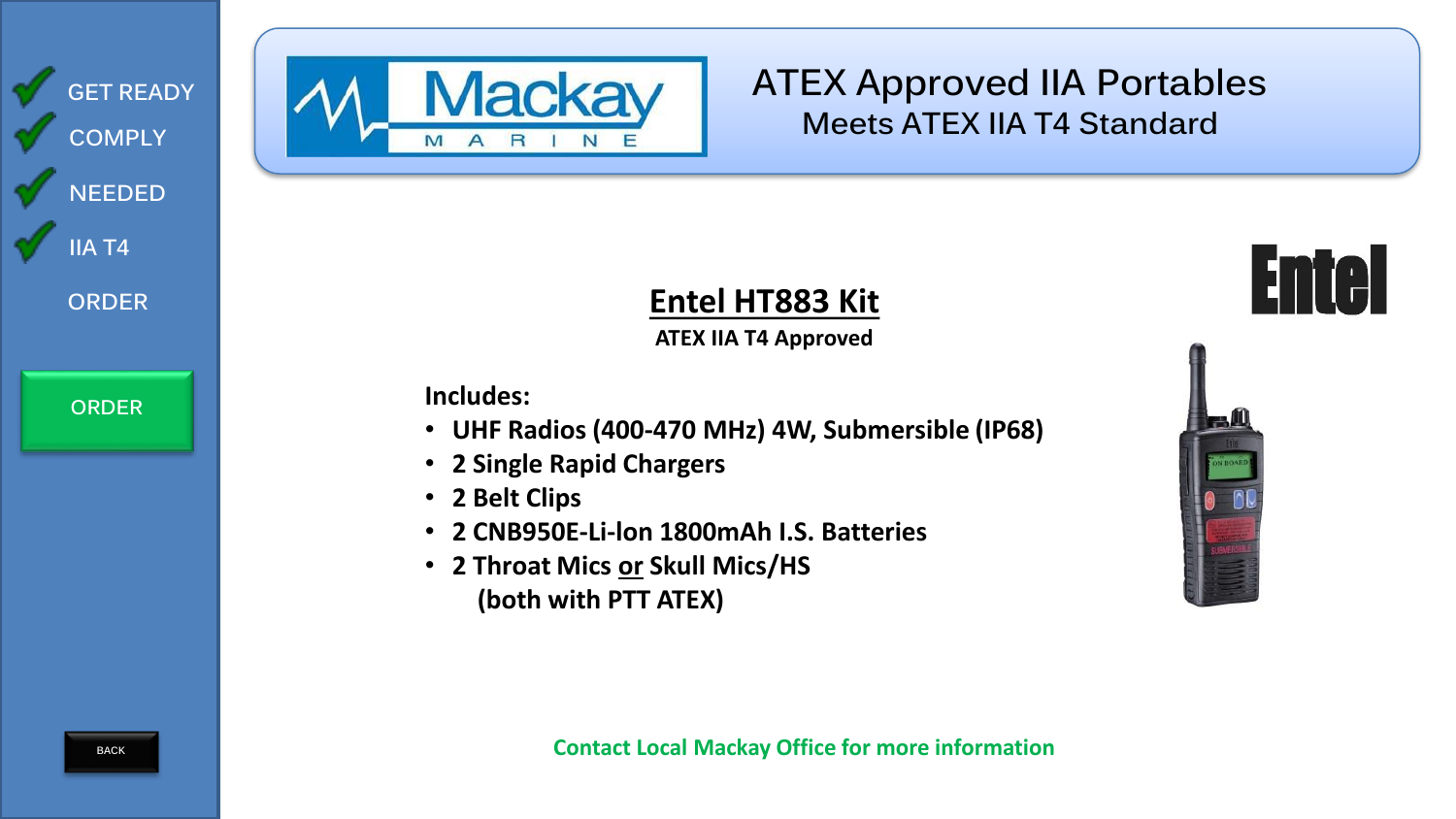<span id="page-6-0"></span>



# **ATEX Approved IIB Portables Meets IIB T4 Standard**

 $rac{2}{5}$ 

# **SAILOR 3965-B Kit**

### **ATEX IIB T4 Approved**

**Includes:** 

- **2 UHF Radios (400-470 MHz) 2W, Waterproof (IP67)**
- **2 Li-Ion 1800 mAh Rechargeable Batteries**
- **2 Belt Clips**
- **2 Lanyards**
- **2 Single Unit Chargers**
- **2 AC/DC Converter/Adaptors for Chargers**
- **2 DC Connections for Chargers**
- **2 SAVOX C-C500, ATEX Remote Speaker Microphones**

**Options: SAVOX HC-1 Headset; or SAVOX C-C440 ATEX PTT + HC-1 Headset; SAILOR 3965-C Kit plus Primary Lithium Batteries (nonrechargeable)**

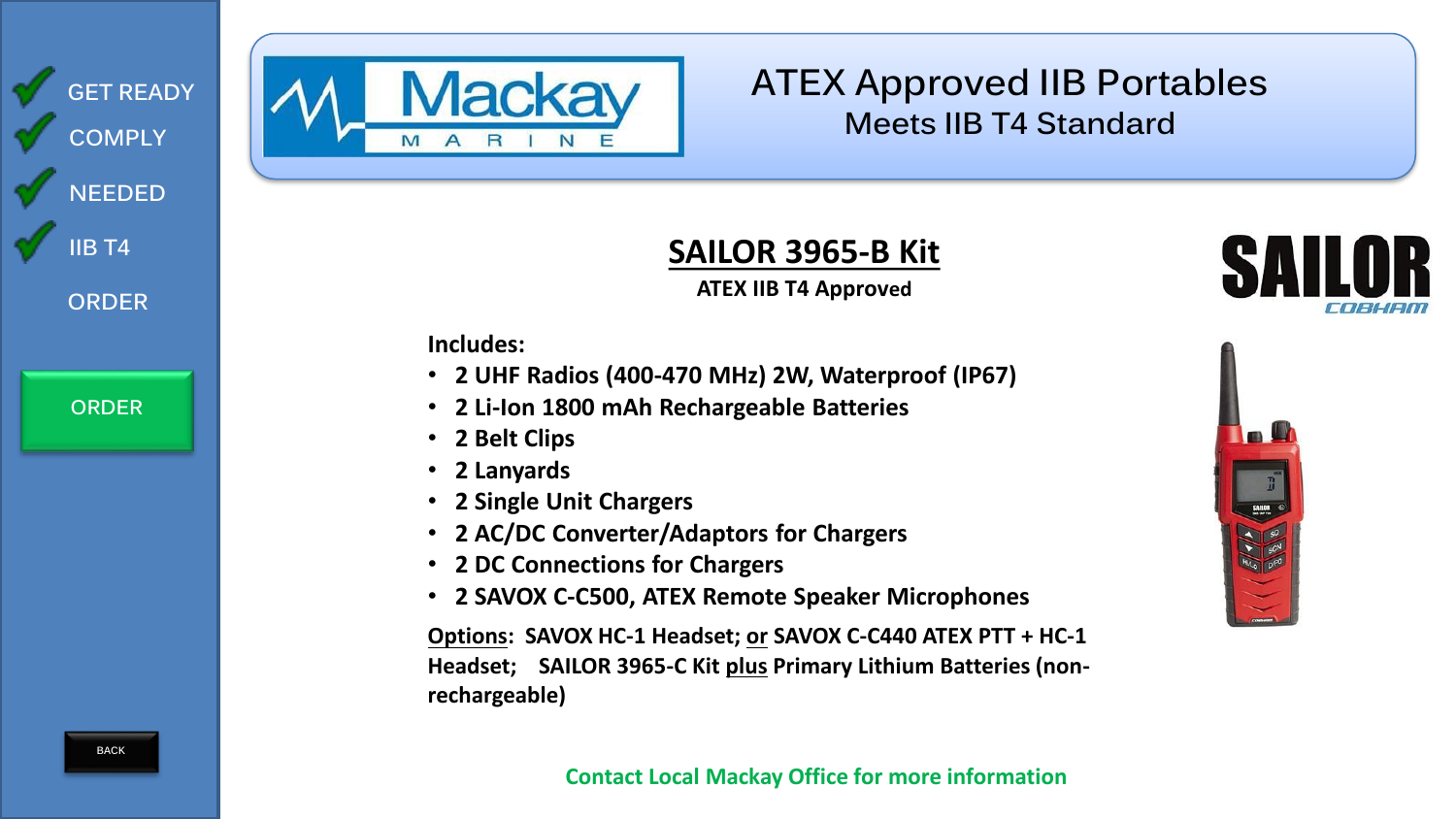<span id="page-7-0"></span>

**[ORDER](#page-8-0)**



# **ATEX Approved IIC Portables**

**Meets IIC T4 Standard (Most Stringent, 1W Class)**

### **SAILOR SP3560 Kit**

**ATEX IIC T4 Approved Includes:** 

- **2 UHF Radios (400-470 MHz) 1 W, Waterproof (IP67)**
- **2 Li-Ion Rechargeable Batteries**
- **2 Belt Clips**
- **2 Lanyards**
- **2 Single Unit Chargers**
- **2 AC/DC Converter/Adaptor for Charger**
- **2 DC Connections for Chargers**
- **2 SAVOX C-C500, ATEX Remote Speaker Microphones**

**Options – See SAILOR 3965 Options**



### **Entel HT983 Kit**

**ATEX IIC T4 Approved Includes:**

- **2 UHF Radios (400-470 MHz) 1 W, Submersible (IP68)**
- **2 Single Rapid Charger**
- **2 Belt Clip**
- **2 CNB950E-Li-lon 1800mAh I.S. Batteries**
- **2 Throat Mics or Skull Mics/HS (both with PTT ATEX)**

# **Entel**

### **McMURDO SmartFind R8F Kit**

**ATEX IIC T4 Approved**

**Includes:** 

- **2 SmartFind R8F Radios, Waterproof (IP67)**
- **2 Re-chargeable Li-Ion Batteries**
- **2 Single Unit Chargers**
- **2 AC/DC Converter/Adaptor for Chargers**
- **2 DC Connections for Chargers**
- **2 Lanyards**
- **2 Belt Clips**
- **2 SAVOX C-C500, ATEX Remote Speaker Microphones**

**Options – See SAILOR 3965 Options**



**Contact Local Mackay Office for more information**